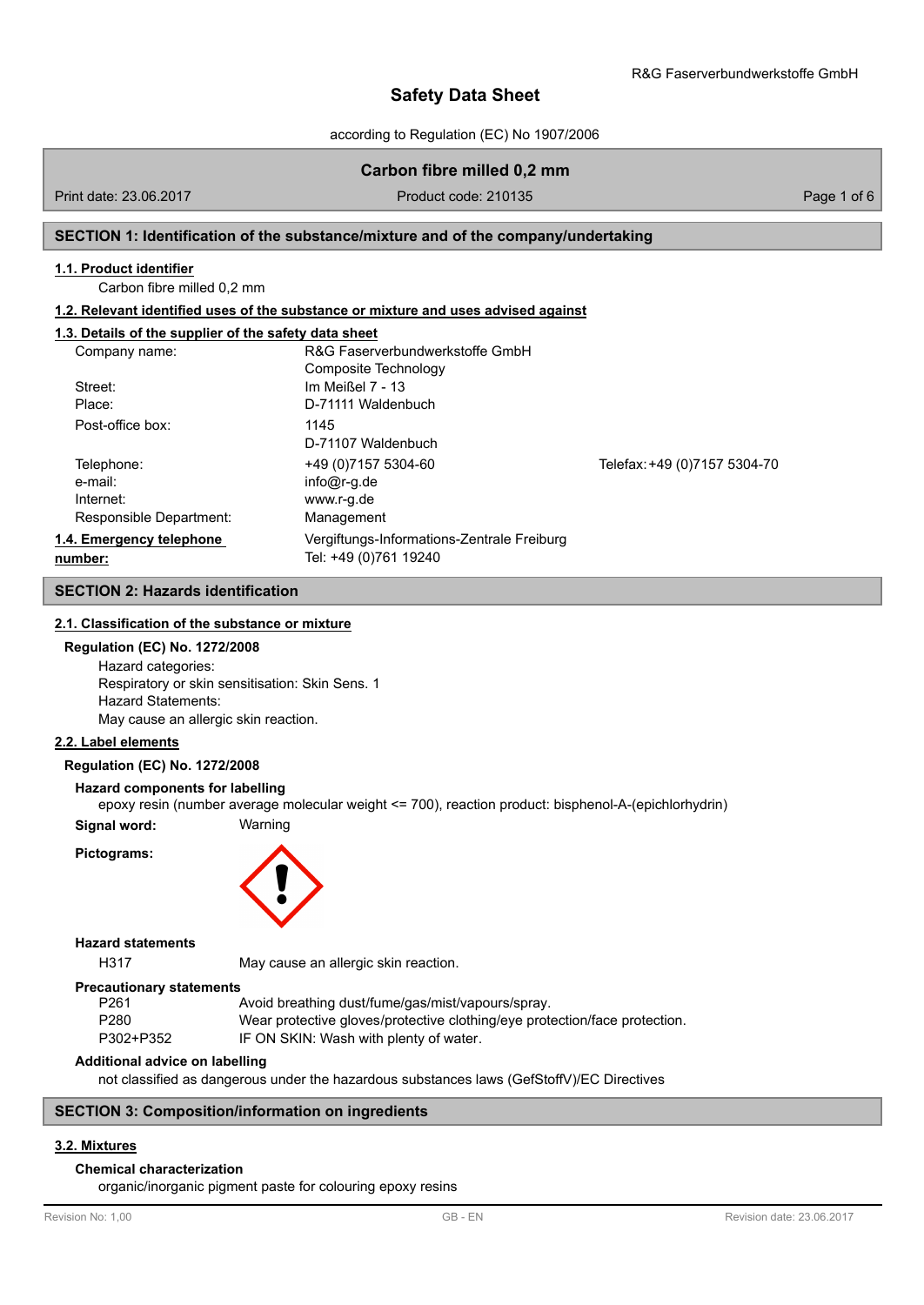according to Regulation (EC) No 1907/2006

## **Carbon fibre milled 0,2 mm**

Print date: 23.06.2017 Product code: 210135 Page 2 of 6

#### **Hazardous components**

| <b>CAS No</b> | Chemical name                                                                                            |              |                 |  |  |  |
|---------------|----------------------------------------------------------------------------------------------------------|--------------|-----------------|--|--|--|
|               | EC No                                                                                                    | Index No     | <b>REACH No</b> |  |  |  |
|               | Classification according to Regulation (EC) No. 1272/2008 [CLP]                                          |              |                 |  |  |  |
| 7440-44-0     | <b>Carbon</b>                                                                                            |              |                 |  |  |  |
|               | 231-153-3                                                                                                |              |                 |  |  |  |
|               |                                                                                                          |              |                 |  |  |  |
| 25068-38-6    | epoxy resin (number average molecular weight <= 700), reaction product: bisphenol-A-<br>(epichlorhydrin) |              |                 |  |  |  |
|               | 500-033-5                                                                                                | 603-074-00-8 |                 |  |  |  |
|               | Eye Irrit. 2, Skin Irrit. 2, Skin Sens. 1, Aquatic Chronic 2; H319 H315 H317 H411                        |              |                 |  |  |  |

Full text of H and EUH statements: see section 16.

## **SECTION 4: First aid measures**

## **4.1. Description of first aid measures**

#### **General information**

Change contaminated clothing.

#### **After inhalation**

Remove to fresh air Consult a doctor when complaints persist.

## **After contact with skin**

After contact with skin, wash immediately with plenty of water and soap. If skin becomes irritated, seek medical treatment.

### **After ingestion**

Rinse mouth thoroughly with water. Seek medical advice immediately.

## **SECTION 5: Firefighting measures**

## **5.1. Extinguishing media**

**Suitable extinguishing media**

Water spray. Foam. Extinguishing powder. Carbon dioxide (CO2).

#### **Unsuitable extinguishing media**

High power water jet.

### **5.2. Special hazards arising from the substance or mixture**

Passenger-LQ

Carbon monoxide hydrocarbons.

### **5.3. Advice for firefighters**

Wear breathing apparatus without recirculating air and suitable protective clothing.

## **Additional information**

Fire residue and contaminated firefighting water must be disposed of in accordance with government regulations.

### **SECTION 6: Accidental release measures**

## **6.3. Methods and material for containment and cleaning up**

Absorb with sand, earth, or another absorbent substance. Collect in suitable receptacles. Wash off containated area with water.

## **SECTION 7: Handling and storage**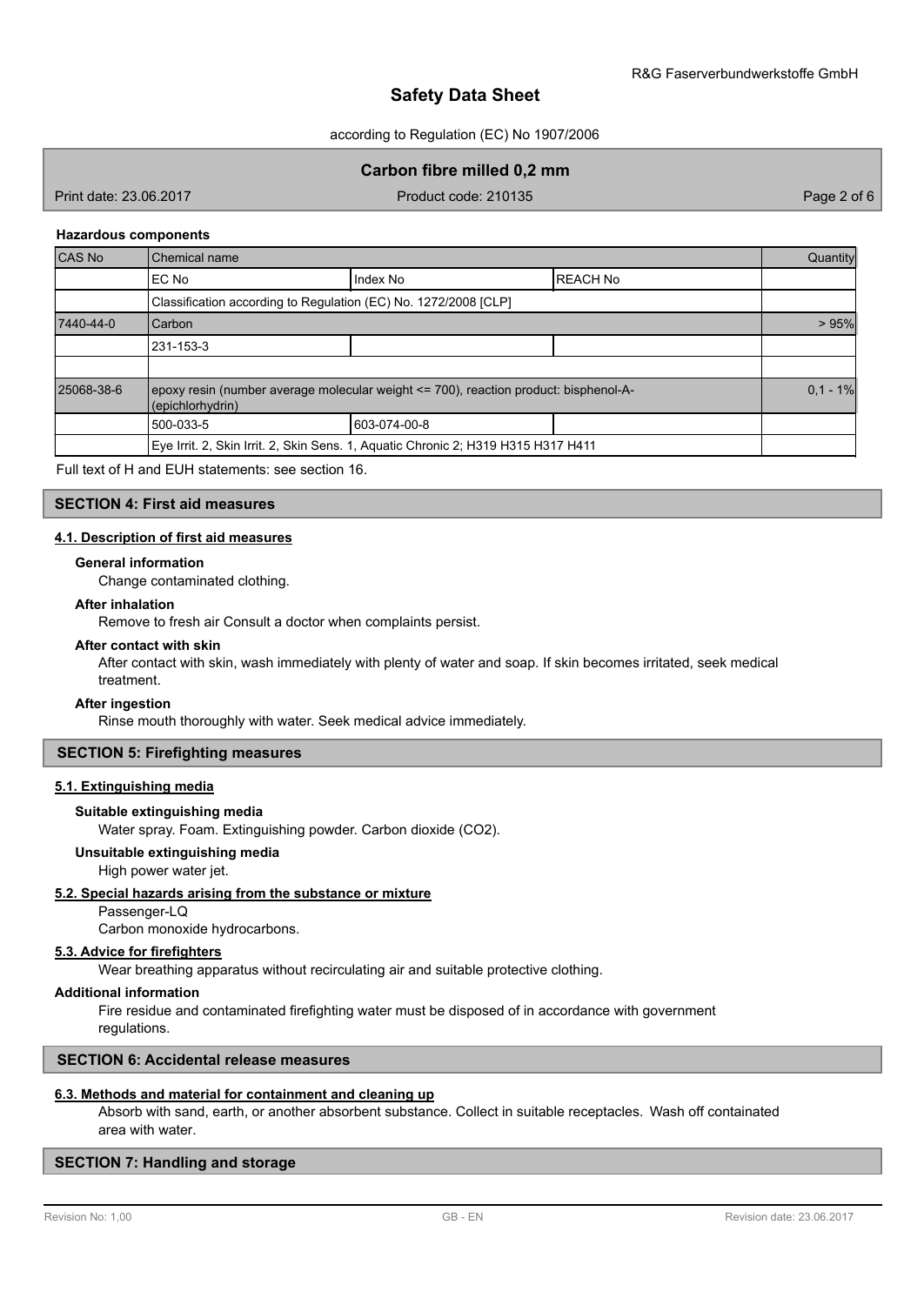according to Regulation (EC) No 1907/2006

## **Carbon fibre milled 0,2 mm**

Print date: 23.06.2017 Product code: 210135 Page 3 of 6

#### **7.1. Precautions for safe handling**

#### **Advice on safe handling**

adherence to the general industrial rules and regulations and hygiene provisions for the prevention of risks

### **Advice on protection against fire and explosion**

Keep away from ignition sources and naked flames. Dust explosive.

#### **7.2. Conditions for safe storage, including any incompatibilities**

#### **Requirements for storage rooms and vessels**

Store in a dry place free of frost. Do not subject to excessive heat. Storage temperature: < 50°C Relative room humidity: < 85%

### **SECTION 8: Exposure controls/personal protection**

#### **8.1. Control parameters**

#### **Exposure limits (EH40)**

| CAS No    | Substance            | ppm | mg/m <sup>3</sup> | fibres/mll | Category      | Origin     |
|-----------|----------------------|-----|-------------------|------------|---------------|------------|
| 7440-44-0 | Graphite, respirable |     |                   |            | TWA (8 h)     | <b>WEL</b> |
|           |                      |     |                   |            | STEL (15 min) | WEL        |

## **Additional advice on limit values**

unknown

## **8.2. Exposure controls**

### **Protective and hygiene measures**

Wear protective clothing.

#### **SECTION 9: Physical and chemical properties**

## **9.1. Information on basic physical and chemical properties**

| <b>1. milomiation on pasic privered and chemical properties</b> |           |                               |
|-----------------------------------------------------------------|-----------|-------------------------------|
| Physical state:                                                 | solid     |                               |
| Colour:                                                         | black     |                               |
| Odour:                                                          | odourless |                               |
|                                                                 |           | <b>Test method</b>            |
| Changes in the physical state                                   |           |                               |
| Melting point:                                                  |           | 3.500 °C                      |
| Flash point:                                                    |           | $>$ 100 °C                    |
| Density (at 20 $^{\circ}$ C):                                   |           | $1,7 - 2,0$ g/cm <sup>3</sup> |
| Water solubility:                                               |           | insoluble                     |

## **SECTION 10: Stability and reactivity**

#### **10.4. Conditions to avoid**

reaction with strong oxidising agents Danger of dust explosion.

## **10.5. Incompatible materials**

unknown

## **10.6. Hazardous decomposition products**

Passenger-LQ

## **SECTION 11: Toxicological information**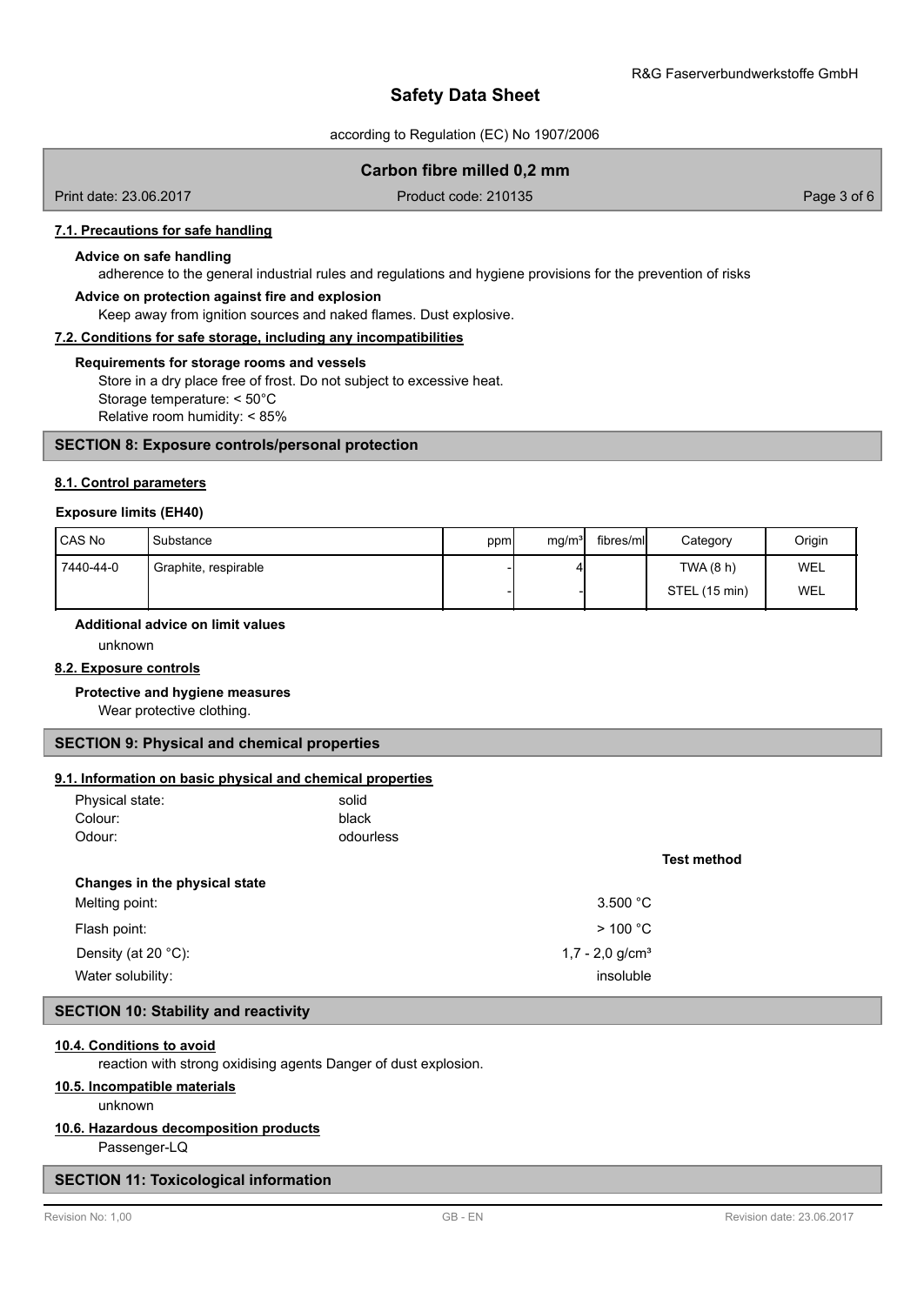according to Regulation (EC) No 1907/2006

## **Carbon fibre milled 0,2 mm**

Print date: 23.06.2017 Product code: 210135 Page 4 of 6

## **11.1. Information on toxicological effects**

## **Acute toxicity**

| CAS No     | Chemical name                                                                                        |               |             |                |                 |  |
|------------|------------------------------------------------------------------------------------------------------|---------------|-------------|----------------|-----------------|--|
|            | I Exposure route                                                                                     | Dose          |             | <b>Species</b> | <b>I</b> Source |  |
| 25068-38-6 | epoxy resin (number average molecular weight <= 700), reaction product: bisphenol-A-(epichlorhydrin) |               |             |                |                 |  |
|            | oral                                                                                                 | LD50          | 11400 mg/kg | <b>IRat</b>    | <b>IGESTIS</b>  |  |
|            | dermal                                                                                               | LD50<br>mg/kg | > 22800     | Rabbit         | <b>IGESTIS</b>  |  |

### **Irritation and corrosivity**

Fiber abrasion can cause mechanical skin irritation.

## **SECTION 12: Ecological information**

## **12.1. Toxicity**

unknown

| CAS No     | Chemical name                                                                                        |                        |            |                                               |                   |
|------------|------------------------------------------------------------------------------------------------------|------------------------|------------|-----------------------------------------------|-------------------|
|            | Aquatic toxicity                                                                                     | Dose                   |            | $\lfloor$ [h] $\lfloor$ [d] $\rfloor$ Species | <b>Source</b>     |
| 25068-38-6 | epoxy resin (number average molecular weight <= 700), reaction product: bisphenol-A-(epichlorhydrin) |                        |            |                                               |                   |
|            | Acute fish toxicity                                                                                  | LC50                   | $4,4$ mg/l | 96 hOncorhynchus mykiss<br>(Rainbow trout)    | IEPA-660/3-75-009 |
|            | Acute algae toxicity                                                                                 | ErC50                  | $9,4$ mg/l | 72 hIScenedesmus<br>capricornutum             | IEPA-660/3-75-009 |
|            | Acute crustacea toxicity                                                                             | EC <sub>50</sub>       | $2,8$ mg/l | 48 h Daphnia magna                            | IOECD 202         |
|            | Acute bacteria toxicity                                                                              | $(> 100 \text{ mg/l})$ |            | 3 h Activated sludge                          |                   |

## **12.2. Persistence and degradability**

| <b>CAS No</b> | Chemical name                                                                                               |       |    |                       |
|---------------|-------------------------------------------------------------------------------------------------------------|-------|----|-----------------------|
|               | <b>Method</b>                                                                                               | Value |    | ISource               |
|               | <b>IEvaluation</b>                                                                                          |       |    |                       |
| 25068-38-6    | $ epoxy$ resin (number average molecular weight $\leq$ 700), reaction product: bisphenol-A-(epichlorhydrin) |       |    |                       |
|               | OECD 301F                                                                                                   | l5%   | 28 | <b>I</b> Manufacturer |
|               | Not readily biodegradable (according to OECD criteria)                                                      |       |    |                       |
|               | OECD 301B                                                                                                   | 6-12% | 28 | <b>I</b> Manufacturer |
|               | Not readily biodegradable (according to OECD criteria)                                                      |       |    |                       |

## **12.3. Bioaccumulative potential**

## **Partition coefficient n-octanol/water**

| CAS No     | <b>I</b> Chemical name                                                                                                        | Log Pow |
|------------|-------------------------------------------------------------------------------------------------------------------------------|---------|
| 25068-38-6 | $\epsilon$ epoxy resin (number average molecular weight $\epsilon$ = 700), reaction product: bisphenol-A-<br>(epichlorhydrin) | 3,24    |
| <b>BCF</b> |                                                                                                                               |         |

| <b>CAS No</b> | <b>I</b> Chemical name                                                                                           | <b>BCF</b> | <b>S</b> pecies | <b>Source</b>                                                    |
|---------------|------------------------------------------------------------------------------------------------------------------|------------|-----------------|------------------------------------------------------------------|
| 25068-38-6    | Jepoxy resin (number average molecular<br>weight $\leq$ 700), reaction product:<br>(bisphenol-A-(epichlorhydrin) | ۹1<br>ັ    |                 | <b>Quantitative</b><br>Istructure-acivity<br>relationship (QSAR) |

## **Further information**

Do not empty into drains.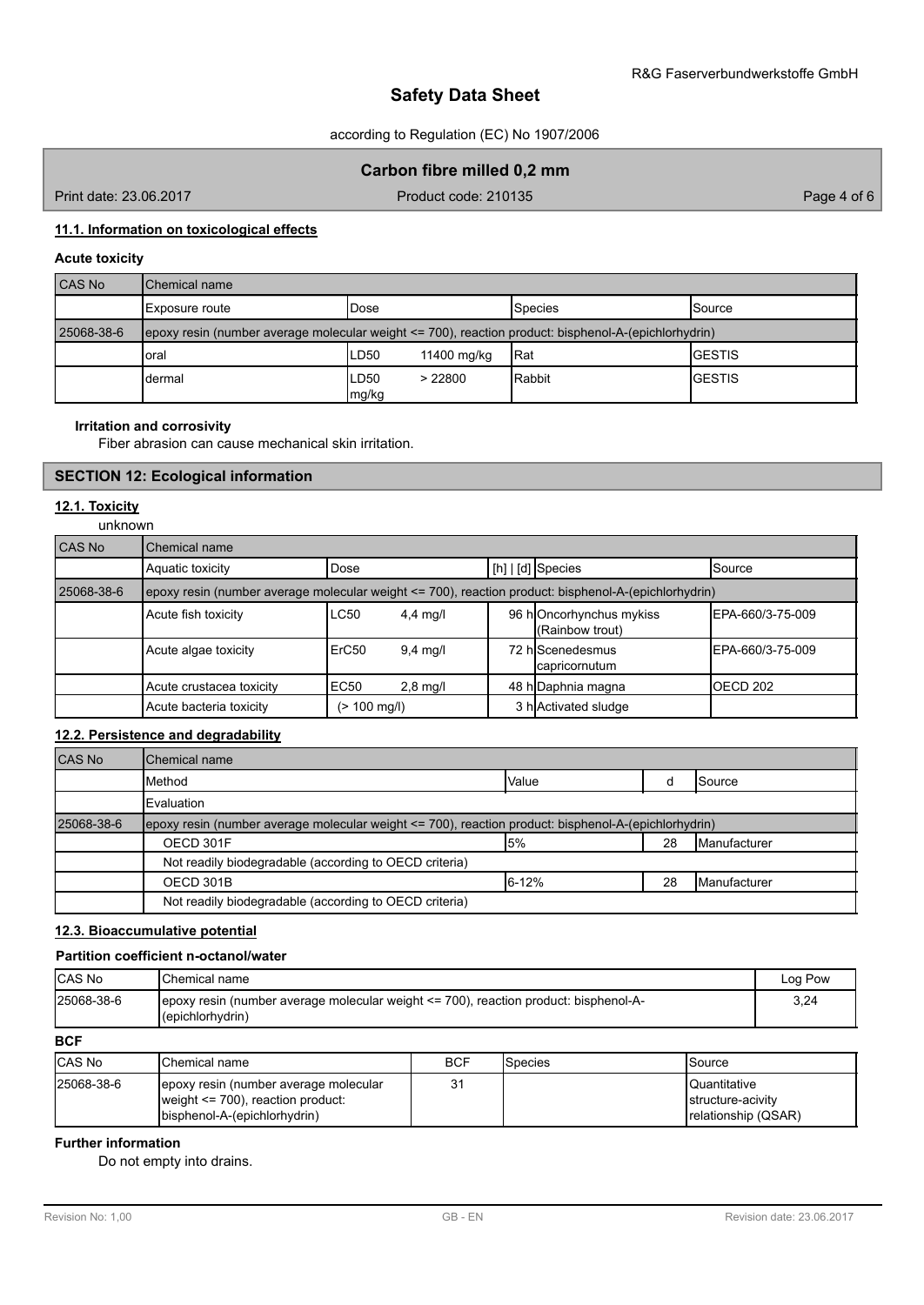according to Regulation (EC) No 1907/2006

## **Carbon fibre milled 0,2 mm**

Print date: 23.06.2017 Product code: 210135 Page 5 of 6

## **SECTION 13: Disposal considerations**

### **13.1. Waste treatment methods**

## **Advice on disposal**

Remove according to the regulations.

#### **Waste disposal number of waste from residues/unused products**

160306 WASTES NOT OTHERWISE SPECIFIED IN THE LIST; off-specification batches and unused products; organic wastes other than those mentioned in 16 03 05

#### **SECTION 14: Transport information**

| Land transport (ADR/RID)                                            |                                                            |
|---------------------------------------------------------------------|------------------------------------------------------------|
| 14.3. Transport hazard class(es):                                   | No dangerous good in sense of these transport regulations. |
| Inland waterways transport (ADN)                                    |                                                            |
| 14.3. Transport hazard class(es):                                   | No dangerous good in sense of these transport regulations. |
| <b>Marine transport (IMDG)</b>                                      |                                                            |
| 14.3. Transport hazard class(es):                                   | No dangerous good in sense of these transport regulations. |
| Air transport (ICAO)                                                |                                                            |
| 14.3. Transport hazard class(es):                                   | No dangerous good in sense of these transport regulations. |
| Other applicable information<br>postal dispatch without restriction |                                                            |

## **SECTION 15: Regulatory information**

## **15.1. Safety, health and environmental regulations/legislation specific for the substance or mixture**

## **National regulatory information**

| Water contaminating class (D): | 1 - slightly water contaminating |
|--------------------------------|----------------------------------|
| <b>Additional information</b>  |                                  |
| not applicable                 |                                  |
|                                |                                  |

### **SECTION 16: Other information**

### **Relevant H and EUH statements (number and full text)**

| H315 | Causes skin irritation.                          |  |
|------|--------------------------------------------------|--|
| H317 | May cause an allergic skin reaction.             |  |
| H319 | Causes serious eye irritation.                   |  |
| H411 | Toxic to aquatic life with long lasting effects. |  |

#### **Further Information**

All information, recommendations, and advice on the part of R&G Faserverbundwerkstoffe GmbH are published to the best of our knowledge and belief. They are noncommittal and contain neither explicit nor tacit assurance or warranty of particular properties. The values specified for properties are typical figures. Recommendations or advice serve to describe our products and possible applications in a general or exemplary, but not specifically individual manner. In the course of the constant technical advancement and improvement of our products there may be changes to the characteristic values, copy, and diagrams; no specific reference is made to any such change. Owing to our products ' wide and highly diverse range of potential applications far beyond any of our attempts to analyse, the customer alone is responsible for examining our products' suitability for the respective processes and purposes and their respective processibility. All and any protective rights and the applicable laws, terms, and conditions must be observed by the buyer or user of our products at their own responsibility. Publication is not a licence and does not intend the violation of any patents.